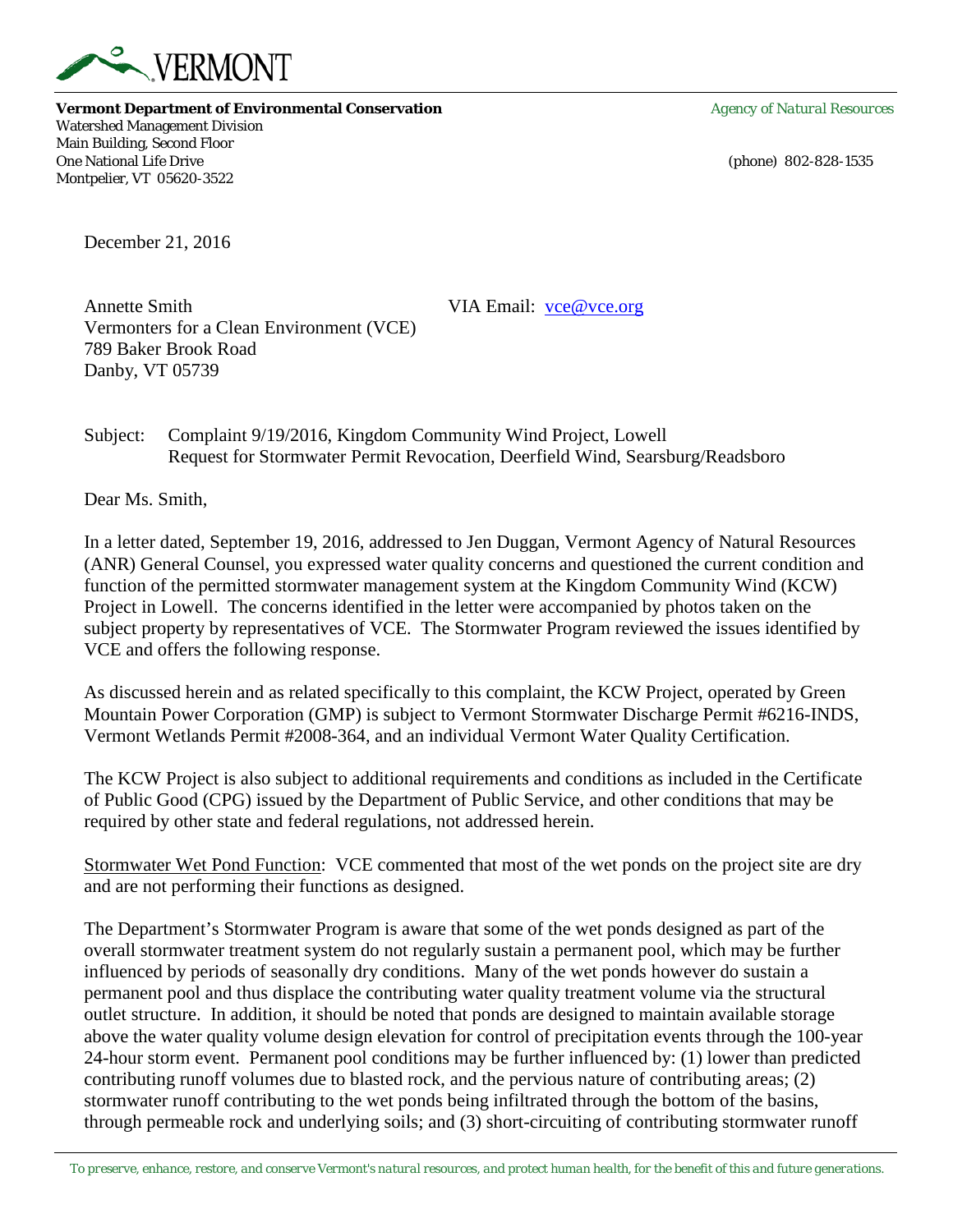through the basin embankment before reaching the outlet structure due to the permeable nature of embankment material.

In cases at the KCW Project where stormwater wet ponds are not able to sustain a permanent pool at the design water quality volume elevation, the Stormwater Program has requested additional evaluation by the permittee. While the basins were constructed in accordance with the approved project design, the permittee is required to assess whether there is short-circuiting, or whether the contributing stormwater runoff is receiving treatment via infiltration through the bottom of the basin, rather than through displacement of a permanent pool. If the permittee determines that stormwater runoff is short-circuiting without the required treatment or control, the basins may be lined to address the issue, under specific recommendation of their designer.

The Department's Stormwater Program is not aware of this condition resulting in water quality impacts to waters. There have been seeps identified outside of wet pond embankments or below outlet structures, and in some cases these can be characterized as iron seeps. The permittee is actively engaged in addressing the issue. Iron seep control is discussed in further detail below.

Alternative Stormwater Treatment Practices (STPs) – Level Spreaders and Vegetated Buffers: VCE commented that the level spreaders require continuous clean-out, and that the sediment removed from the practices likely contains metals, and is deposited uphill on the site and seeded.

Stormwater Discharge Permit #6216-INDS, which was issued by the Department for the project, requires annual inspection, maintenance, and reporting. This permit condition ensures that the system, including the alternative design stormwater treatment practices (STPs), in this case level spreaders, are cleaned. The Department's Stormwater Program would not characterize the stormwater runoff from the site as having a higher than expected concentration of metals as compared to other development. Removal of sediment deposited in level spreaders and wet pond pre-treatment forebays as part of ongoing maintenance can be placed elsewhere on the project site and stabilized, provided the material is not deposited into water resources or placed in their protected buffers. The Stormwater Program is not aware of the required maintenance resulting in impacts to waters, wetlands, or buffers.

Iron Seeps: VCE commented that acid mine drainage in the form of iron seeps is occurring in numerous locations on the mountain, with no remediation taking place.

As also noted above, the Department's Stormwater Program is aware of a few incidents where iron seeps have developed on the project. Iron seeps are a common occurrence when development results in the precipitation of iron through oxidation when present within rock or soils, and is not limited to the mountain environment. Wetlands Permit #2008-364, issued for this project, referenced the implementation of iron seep control plan protocols (Findings 16.D.i.) for the wetland and stream impacts that could not be avoided by the project. The protocols were identified as a measure to offset the impact to the presumed uses of these wetlands and streams. The Iron Seep Control Plan was included in the Vermont Wetlands Permit application, Appendix 6, which identified at-risk areas on the project site, and called for in the field identification of additional at-risk areas following tree clearing, for where the iron seep control measures would be implemented. It is the Department's understanding that iron seep control protocols, involving the use of limestone, were implemented during construction of the project and were successful in locations where implemented.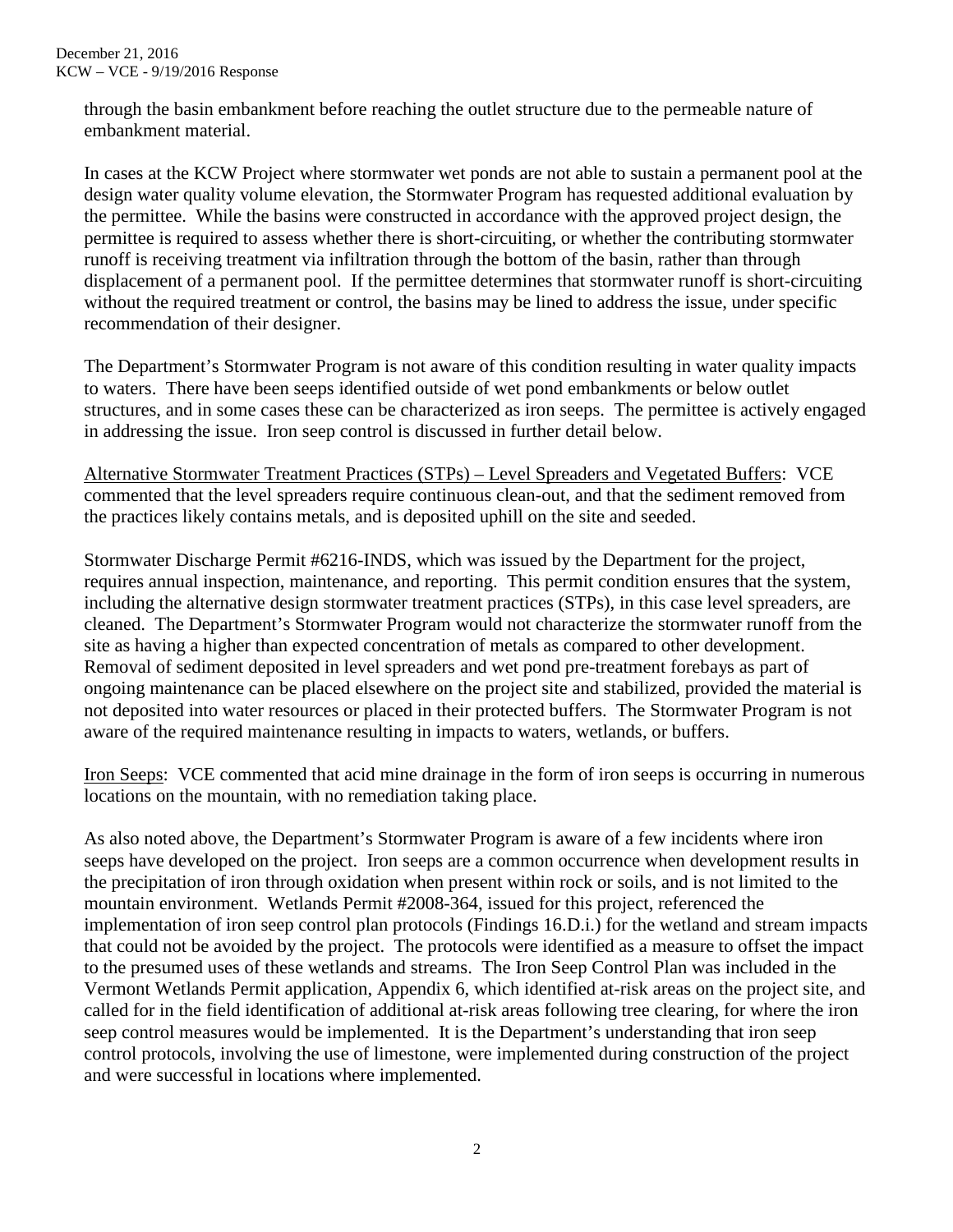The Department's Stormwater Program has been working with the permittee on evaluating the cause of, and measures for addressing the iron seeps that have developed post-construction in these few locations at the project site. The Department will require the permittee to address iron seeps in select locations during next construction season.

New Stream Channels below STPs: VCE commented that new stream channels are being cut at the ends of level spreaders and dry wet ponds, resulting in ongoing release of sedimentation.

The alternative STP design, authorized under Stormwater Discharge Permit #6216-INDS, incorporates the use of level spreaders and a 150-foot vegetated buffer below each spreader, to manage, treat, and control stormwater runoff from impervious surfaces. The discharge permit requires that the permittee monitor the performance of the alternative STP component of the overall stormwater management plan, which is ongoing in accordance with the issued permit. If any alternative STP is identified as not meeting the requirements, conventional stormwater treatment practices would be substituted as required.

The Department's Stormwater Program is aware of certain level spreaders that have required maintenance or repair following large storm events, specifically to ensure that stormwater discharge from the level spreaders is evenly distributed over the level lip and through the 150-foot vegetated buffer. In cases where erosion is documented within the 150-foot vegetated buffer, the erosion or channelization requires repair and stabilization. The Stormwater Program does not characterize areas requiring maintenance or repair as stream channel erosion. Furthermore, any erosion noted at basin outlets would also require repair and stabilization as necessary in accordance with inspection and maintenance requirements of the issued permit.

Stream Channel Erosion: VCE commented that existing stream channels are being overwhelmed resulting in the ongoing release of sediment to waters.

The VCE complaint did not identify specific locations to substantiate the noted issue, but provided general photos and provided a large-scale overview map of the project with identified locations of "irreparable harm." There is little context given or detail provided on the locations to distinguish whether (1) there is an impact to streams; or (2) whether the noted issue is in fact the result of the project. Monitoring to assess project impacts on water quality has been conducted, in accordance with Department protocols, which is downstream of intermittent drainage, where physical and biological information can be collected. This downstream physical and biological data is reflective of impacts up gradient in the watershed if present. Water quality monitoring thus far has not indicated that the project has resulted in violations of Vermont Water Quality Standards.

Herbicide Use: VCE commented that herbicides used to control invasive species on the project site are being applied next to high elevation waters.

As required by Condition 1.I. of the Vermont Wetlands Permit and Condition E.ii. of the Vermont Water Quality Certification, inspection and control of invasive species shall follow the "Kingdom Community Wind Invasive Species Monitoring Plan," dated June 2011. The use of herbicides for invasive species control is allowable under certain specified conditions. There is no indication from the photos provided by VCE that herbicide applications were carried out in close proximity to wetlands or streams. ANR also reviews annual reports submitted by the permittee, to further evaluate the locations of all herbicide applications and the status of the invasive species monitoring and control at the project site.